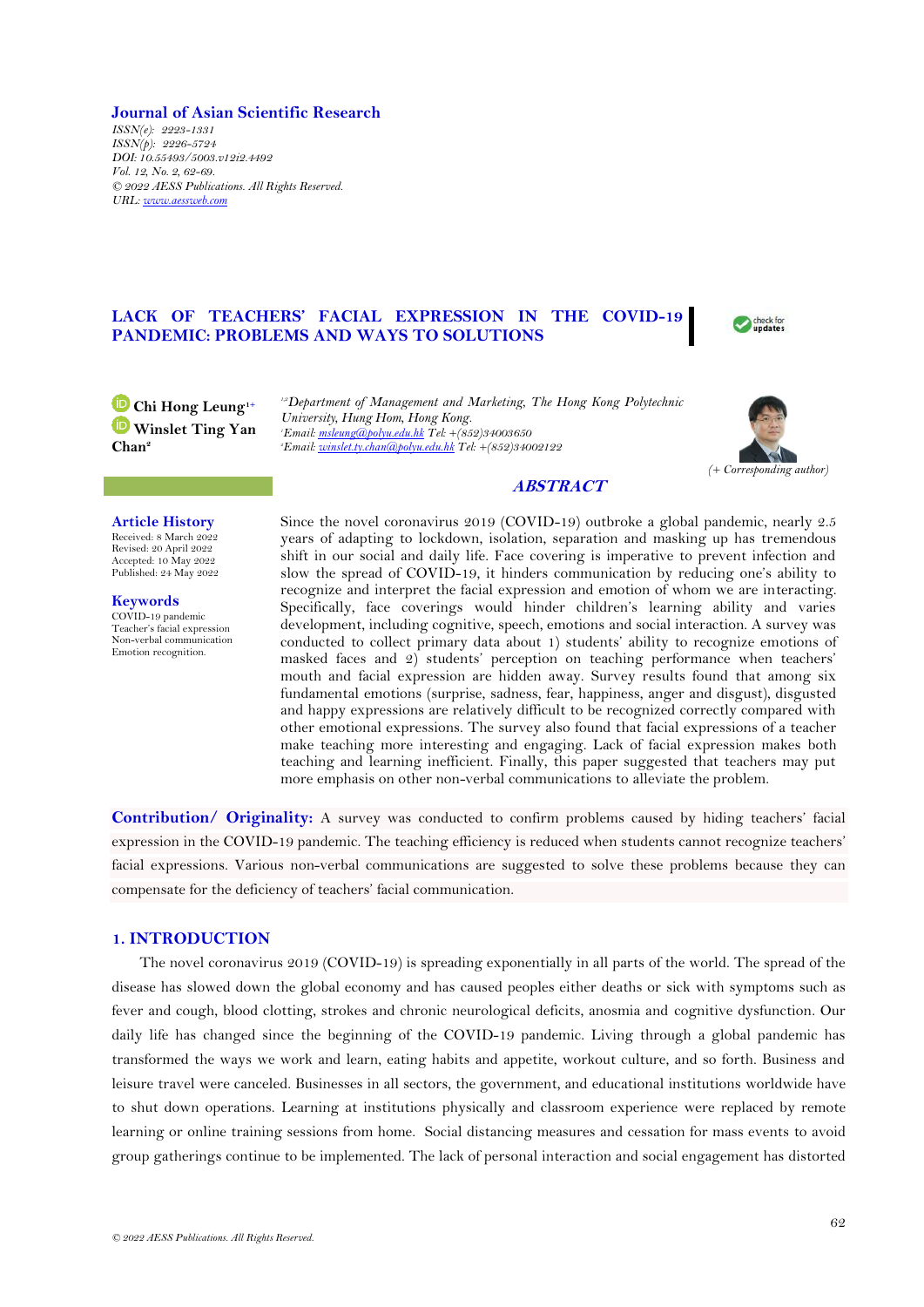our sense of time and has triggered a new wave of mental health issues such as addiction, social isolation, depression, general stress and anxiety.

In light of the very dire epidemic situation, there is a strong focus on cleaning and sanitization. Mandating face coverings or mask-wearing requirement is one of the important measures or national strategies for preventing the spread of virus and disease. A person is mandatory to wear a mask all the time in public and communal areas. Mask-wearing requirement has remained in place in many different countries, despite of the number of infections has fallen since the Omicron peak in January 2022 [\[1-3\]](#page-6-0). This measure is comparatively cheap and easy to be administered. However, face coverings impair face recognition and reduces the capability of people of all ages to infer emotions expressed by facial configurations and features. Facial expressions can display not only our thoughts or ideas, but also personal emotions [\[4\]](#page-6-1). Emotion recognition is critical for social communications. "Masking" our emotions was proven to have adverse impact on the development of social and emotion reasoning as well as social and cognitive functioning  $\lceil 5-7 \rceil$ .

While extant studies have examined the impacts of masked faces on social interactions, emotion identification and reasoning in the age of COVID-19, the debate about the usage of face covering in educational settings, and the impact of masked face on college learning and knowledge retention are ongoing. Masked face prevents children from disease infection. Yet, the use of face coverings reduces emotional mimicry, contagion and emotionality, and thus connection between students and teachers and group cohesion, and thus harms learning. Given the pros and cons of wearing face mask, during the pandemic, the question of wearing face masks at school is profoundly discussed, especially, where new cases are found in the form of Delta and Omicron waves of COVID or in spots of waning and waxing infections.

While the answer to this question influences more than 1.5 billion school staff, teachers and students in the globe, and to the community by extension, this urges this paper to empirically study the relationship between wearing masks and learning effectiveness. To find out mask or not to mask in educational context, this paper aims to study 1) whether students can recognize facial emotions when faces are masked and 2) students' attitudes towards teachers who wear face masks in classrooms and the relevant problems. In addition, this paper suggests ways to overcome the problems caused by lack of teachers' facial expressions in teaching and learning activities.

### *1.1. The Usage of Face Covering in Educational Setting*

Since the outbreak of a global pandemic, policy makers and education practitioners make decisions in all stages or waves of COVID-19 based on their known risks of infection and risks to children not attending educational settings. It is known that missed face-to-face attendance diminished classroom experience, causing significant harm to children's education and development as well as their mental and physical health. The high infection rates at this point in time presents challenges to sustaining face-to-face education for education practitioners and students.

Whilst not conclusive, extant studies have examined the relationship between COVID-19 and the usage of face covering especially in the educational setting. A range of studies, including randomized control trains, observational studies and contact tracing studies have proven that face coverings are the most useful in contributing to diminishing transmission of COVID-19 settings when individuals are close together, such as the classroom settings. Scientific and medical evidence showed that face coverings could help cutting down transmission of COVID-19 as it decreased the emission of particles that carry viruses when worn by infected people. It is believed that face masks are efficient at lowering the contagious probability when face masks are worn by all people in a group.

### *1.2. Communication and Emotions Identification under Face Coverings Situation*

However, there are disadvantages of face coverings for students and teachers. Wearing face coverings may lead to unexpected results and detrimental impacts on communication and social interaction among teachers and students in classroom.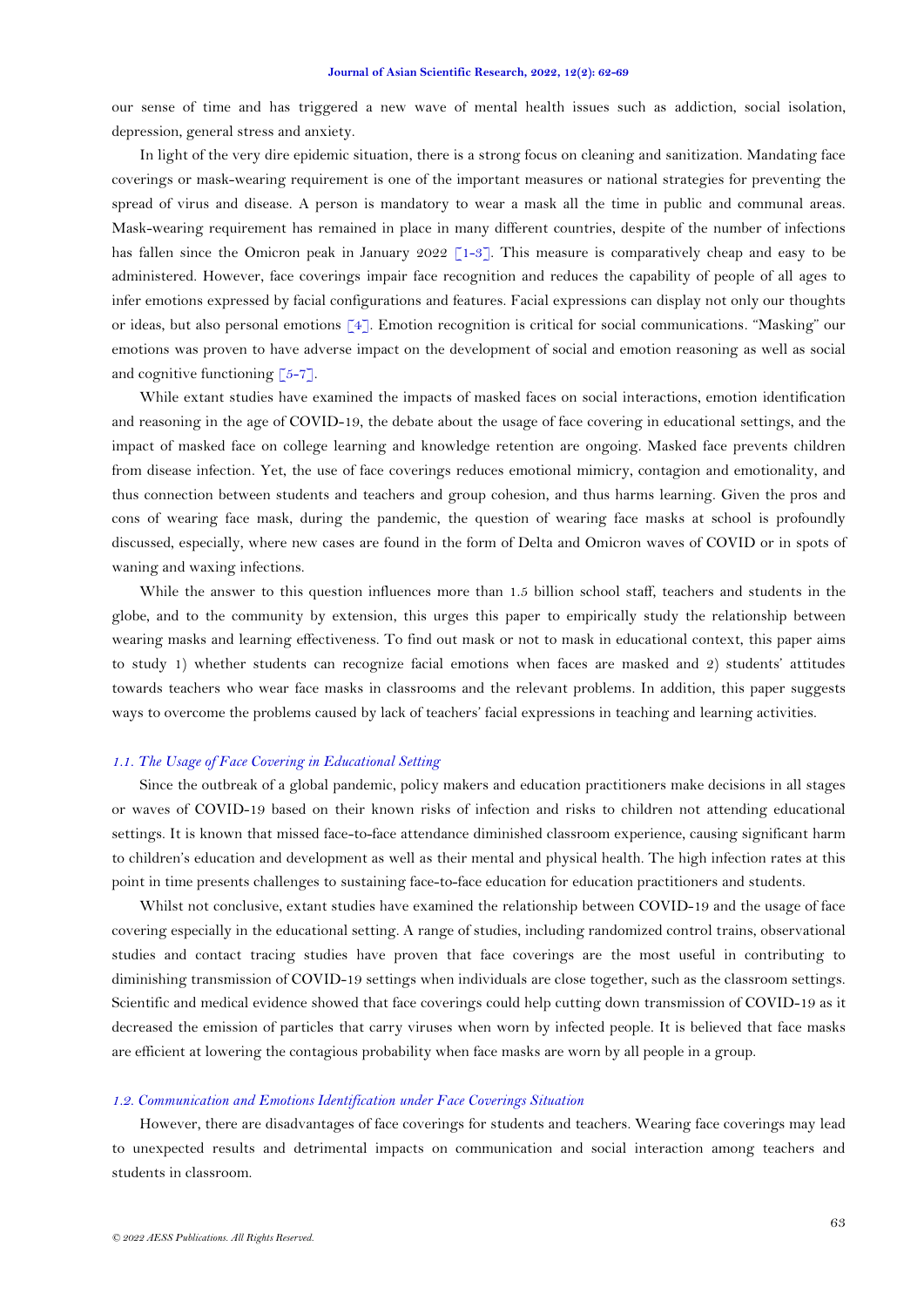#### **Journal of Asian Scientific Research, 2022, 12(2): 62-69**

Facial expressions of teachers may send messages to students who are remarkably skillful at understanding and interpreting the understated changes, especially when it combined with eye contact. Students all know the usual facial expressions for sad, happy, angry, and so forth. Still, it is possible to have varied degrees and combination of facial expressions in the classroom. For example, the surprised face of a teacher may convey a message that students should reconsider their behaviors. Likewise, the confused face of a teacher indicates he/she is confused about the reason for a student choosing a certain behavior.

Teachers like to control their classes with facial expressions, and it is the simplest way to provide guidance to students in classroom. To perform these facial expressions followed by saying "thank you" to a student ensures the message is polite and strong. Thumbs up and a simple wink is also often accepted. The more a teacher communicate non-verbally, the more control in classroom he/she has. Facial expressions not only include a sense of theatrics, but also be overacted. A teacher may be over-acting with a purpose. For instance, to use hyper-expressions to indicate distrust. To add a sense of theatrics and humor can be effective and mastered by introverts. The application of facial expressions does not need active thought, and this is an inborn ability that give and receive facial expressions that can readily become a natural part of the teaching practice.

Communication with face coverings hides the strength of reaction and response because most of our physical interactions are associated with facial expressions. Normally, one's facial expression tells the emotional state, and this creates emotional and social connections between people. Loss of this emotional expression is hard for communication among people. Some emotions are expressed merely on the lower portion of a face. For instance, smile is a positive emotion globally and it has favorable effects among people and makes one more approachable and likeable. But when people wear face masks and hide certain parts of the face, how can emotions be communicated or how does one smile? Therefore, the threats of probable negative influences on learning and teaching, as well as wellbeing and wider health must be taken into consideration and balanced again the benefit of face coverings.

Emotion is a process that characteristically includes behavior, action tendencies, verbal and non-verbal expression, physiological change, and subjective appraisal [\[8\]](#page-6-3). Various aspects of emotions were studied, including context suitability, duration, intensity, and valence  $\lceil 9 \rceil$ . Positive emotions (e.g., pride and joy) are experienced when a subjectively important expectation and goal is reached, whereas negative emotions (e.g., fear, sadness and anger) are experienced when the goal cannot be accomplished  $\lceil 10 \rceil$ .

Likewise, emotions can be classified into basic and complex emotions. Basic emotions include surprise, disgust, sadness, fear, anger, and joy. They are featured by facial expressions, typical adjustment function, and specific brain activity patterns and can be recognized easily [\[11\]](#page-6-6). Complex emotions are less typical and recognized more difficultly. Independent of the emotion complexity, non-verbal behavior is the primary communication mode. Body posture, voice tone and facial expression are important for interpreting emotional messages and decoding intentions and impulses [\[12\]](#page-6-7). Emotional expression and experience are important for teachers to interact with students [\[13,](#page-6-8) [14\]](#page-6-9). Enjoyable experiences enhance the learning process while discreditable experiences hinder students' creativity, memory, and motivation  $\lceil 15 \rceil$ .

Emotional expression and experience of teachers are commonly triggered by learning process of students [\[16\]](#page-6-11). It is essential for teachers to know how to manage and use their emotions constructively to reassure students' learning and development. Teachers use various strategies to manipulate their emotions. For instance, teachers may control the intensity of anger towards the students and express joy genuinely to affect students' motivation.

## **2. RESEARCH METHODS AND RESULTS**

To understand how face covering of a teacher affects teaching and learning processes in a classroom, a total of 150 university students were invited to participate in survey research that was divided into two sections. In the first section, respondents attempted to recognize the six facial expressions (i.e., surprise, sad, fearful, happy, angry and disgusted) in the photos that may be unmasked and masked (see [Figure 1\)](#page-3-0).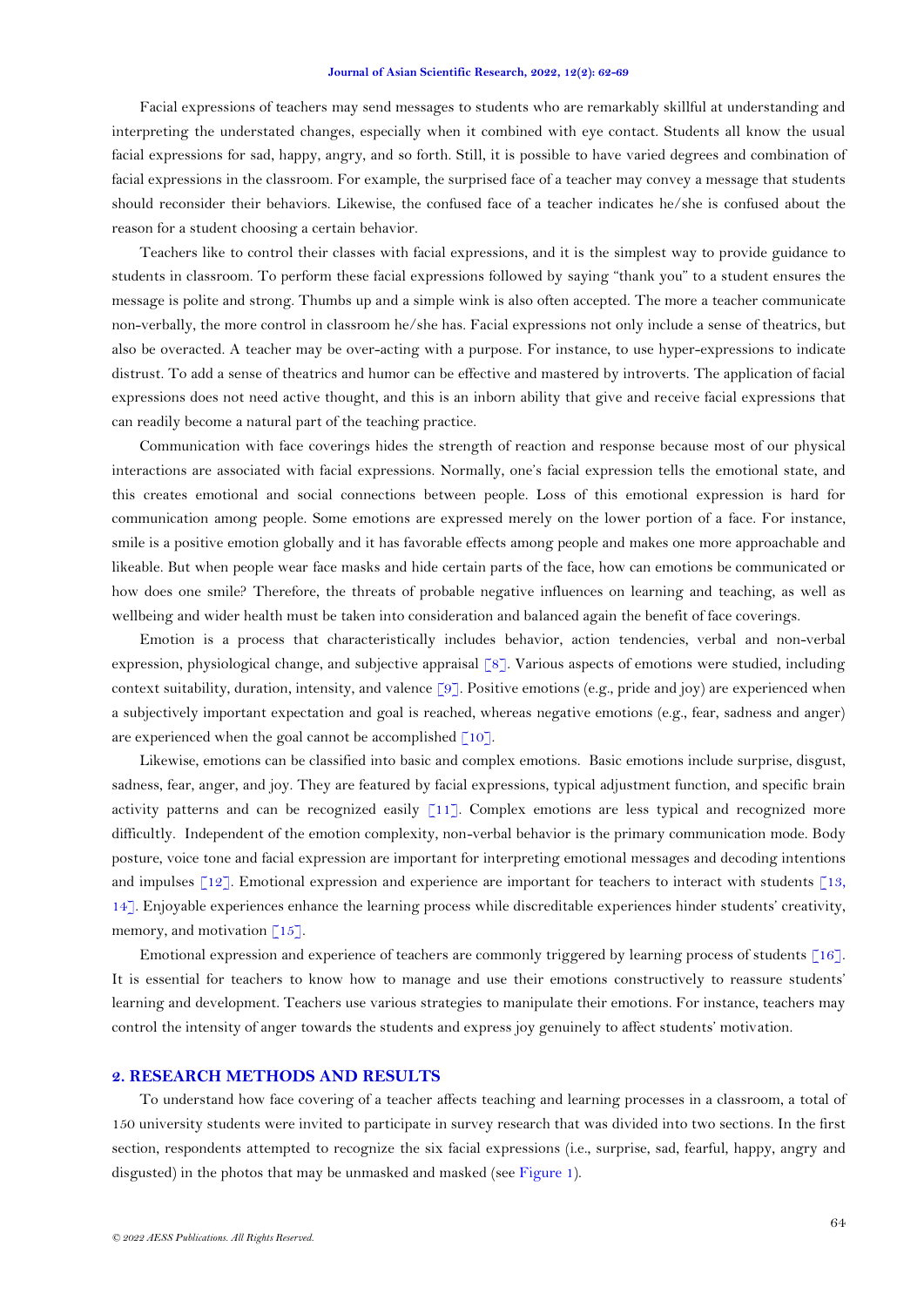

<span id="page-3-0"></span>**Figure 1.** Examples of various facial emotions (unmasked and masked faces). **Source:** [https://www.belfasttelegraph.co.uk/breakingnews/offbeat/21-facial-expressions-identified-30142517.html.](https://www.belfasttelegraph.co.uk/breakingnews/offbeat/21-facial-expressions-identified-30142517.html)

These photos were color face photos in the Karolinsak Directed Emotional Faces database, which have been validated with an average Hu of 0.56 and biased hit rate of 0.72 per emotion  $\lceil 17, 18 \rceil$ . In this research, a total of 36 images (18 unmasked and 18 masked) with a normed  $Hu \ge 0.50$  were selected were used. The masked version of a photo was created by putting a picture of a face mask over the mouth and nose. The results are shown in [Table 1.](#page-3-1)

<span id="page-3-1"></span>

| Table 1. Results of emotion recognition correctness. |       |                  |         |              |                 |       |  |
|------------------------------------------------------|-------|------------------|---------|--------------|-----------------|-------|--|
| Emotion                                              | Angry | <b>Disgusted</b> | Fearful | <b>Happy</b> | <b>Surprise</b> | Sad   |  |
| No mask                                              | 80.5% | 92.2%            | 91.5%   | 95.3%        | 90.5%           | 75.3% |  |
| Mask                                                 | 71.0% | 46.5%            | 89.6%   | 76.5%        | 90.5%           | 70.2% |  |

Various facial parts convey different information in six fundamental emotions: fear, happiness, surprise, anger, sadness and disgust  $\lceil 19-21 \rceil$ . For instance, to recognize disgusted and happy expressions rely on perceiving the nose [\[22,](#page-7-0) [23\]](#page-7-1) and the mouth [\[24\]](#page-7-2) respectively. Thus, there are obvious variances in the recognition correctness of these two expressions between masked and unmasked photos.

Oppositely, to recognize sad and fearful expressions rely on the top facial part such as eyes  $\lceil 23-25 \rceil$ . To recognize anger both the eyes  $\lceil 24 \rceil$  and lower face  $\lceil 26 \rceil$  are necessary. To recognize surprise involves the top and bottom facial parts [\[27\]](#page-7-4). After wearing a face mask, eyes can still be seen in these facial expressions and, thus, the variances in their recognition correctness between unmasked and masked photos are relatively small.

In another section of the survey, a number of questions were used to collect data about respondents' attitudes to teachers' facial expressions and the relevant problems caused by lack of facial expressions. The measurements and means of these survey questions were shown in [Table 2.](#page-4-0)

Overall, the survey result revealed that students perceived the importance of facial expressions in learning and teaching activities in a classroom and lack of facial expressions was considered a practical problem. Particularly facial expressions of a teacher make teaching more interesting and effective. When a teacher's smile can be shown, this can encourage students to participate more effectively. Conversely, a teacher's anger shown on his/her face hinders students' understanding and attention. Lack of facial expression makes both teaching and learning inefficient.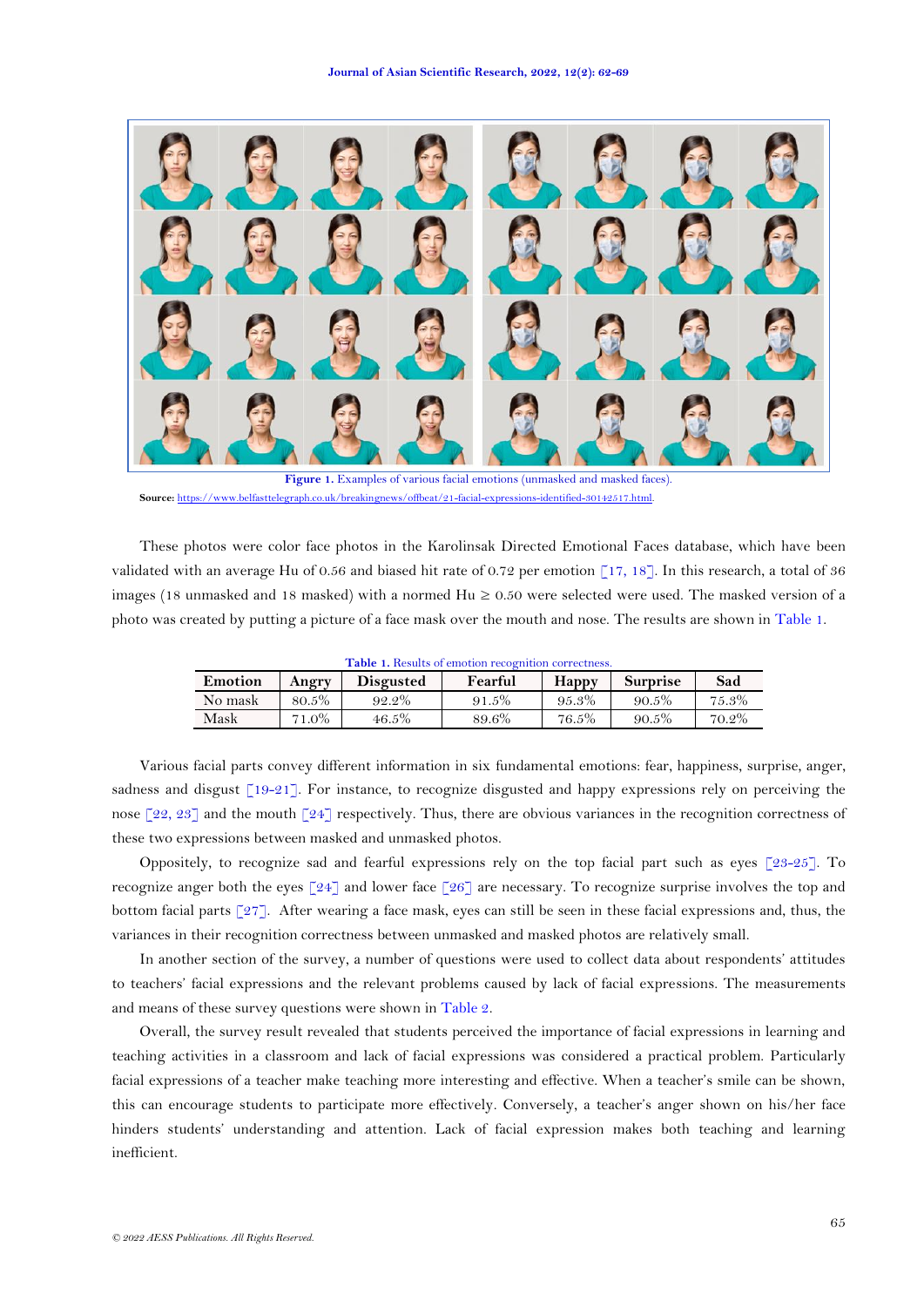<span id="page-4-0"></span>

| <b>Survey question</b>                                                                                             |     |  |  |  |
|--------------------------------------------------------------------------------------------------------------------|-----|--|--|--|
| $(1=$ strongly disagree, $2 =$ disagree, $3 =$ neutral, $4 =$ agree, $5 =$ strongly agree)                         |     |  |  |  |
| Teachers' facial expressions influence the teaching process.<br>1.                                                 |     |  |  |  |
| Teachers' facial expressions can be understood by students.<br>2.                                                  |     |  |  |  |
| Teachers' facial expressions indicate how much teachers are engaged in teaching<br>3.<br>activities.               | 3.5 |  |  |  |
| Teachers' facial expressions can show teaching styles and personalities.<br>4.                                     | 3.6 |  |  |  |
| Teachers' facial expressions make teaching more interesting and effective.<br>5.                                   |     |  |  |  |
| Teachers' facial expressions help students to understand more effectively.<br>6.                                   |     |  |  |  |
| 7. Teachers' facial expressions in a classroom keep students active.                                               | 3.5 |  |  |  |
| A teacher who smiles encourages students' effective participation than one who<br>8.<br>does not.                  | 4.5 |  |  |  |
| 9. Anger on a teacher's face hinders the understanding and the attention of students.                              |     |  |  |  |
| 10. When a teacher has eye contact with students, they pay more attention in a class.                              |     |  |  |  |
| 11. It is easy to speak to a teacher who nodes his/her head to encourage students.                                 |     |  |  |  |
| 12. Students like a lesson when a teacher is more engaged and using facial<br>expressions physically to explain.   | 3.7 |  |  |  |
| 13. It is difficult to communicate with a teacher who lacks facial expression in a<br>classroom.                   |     |  |  |  |
| 14. Lack of teachers' facial expressions affect teaching activities negatively.                                    |     |  |  |  |
| 15. Lack of teachers' facial expressions is difficult to engage students to participate in<br>learning activities. |     |  |  |  |
| 16. Lack of teachers' facial expressions is difficult to show teachers' attitudes to<br>teaching.                  |     |  |  |  |
| 17. Lack of teachers' facial expressions make teaching inefficient.                                                |     |  |  |  |
| 18. Lack of teachers' facial expressions make students learn inefficiently.                                        |     |  |  |  |
| 19. Lack of teachers' facial expressions in a classroom make students inactive.                                    |     |  |  |  |

**Table 2.** Results of a survey collecting data about students' attitudes on teachers' facial expressions in a classroom.

# **3. DISCUSSION**

Based on the survey results mentioned, facial expressions of teachers are important classroom experience. Because of wearing facemasks in the COVID-19 epidemic, lack of facial expressions is not uncommon in a classroom recently. However, a teacher may attempt other non-verbal communications to alleviate the problem.

Teachers may undervalue the significance of non-verbal communication [\[28\]](#page-7-5). In fact, most interpersonal communication is non-verbal. Two important features of non-verbal communication are the facial expressions and the eye contact. They are strong and effective ways to deliver a message. The real communication between two people starts when there are eye contacts that have essential meanings in exchange of ideas. For example, when a person has eye contact with another, this person is interested in or cares for another. Oppositely, one avoids eye contact, he/she may hide something that may be due to lack of confidence.

Eye contacts and facial expressions have disciplinary function and help teachers to manage classrooms. For example, eye contacts indicate to a student that a teacher want him/her to do something; to check if all students are concentrating; and to hold students' attention and to encourage students to maintain attention [\[29\]](#page-7-6).

Eye contact and gestures can create connection. A teacher who does not looks at students lacks assurance and students feel uncertainty [\[30\]](#page-7-7). Teachers also require coordinating their eye contact, speaking voice, and body language to create convincing impact on students [\[31\]](#page-7-8). Because facial expressions and eye contact are signs for reflection of self-confidence of a teacher. They have impacts on a teacher's trustworthiness and credibility [\[28\]](#page-7-5).

There is a strong connection between the degree of participation in communication and eye contact people receive. Eye contact can encourage students to participate in communication easily after a teacher has nominated and invited responses by eye. Maintaining eye contact with students, a teacher can assert that he/she is interested in what the student says and expects conversation. Non-verbal communication checks if students understand. For example, a puzzled expression tells a teacher to repeat and revise something. Teachers listen to and watch students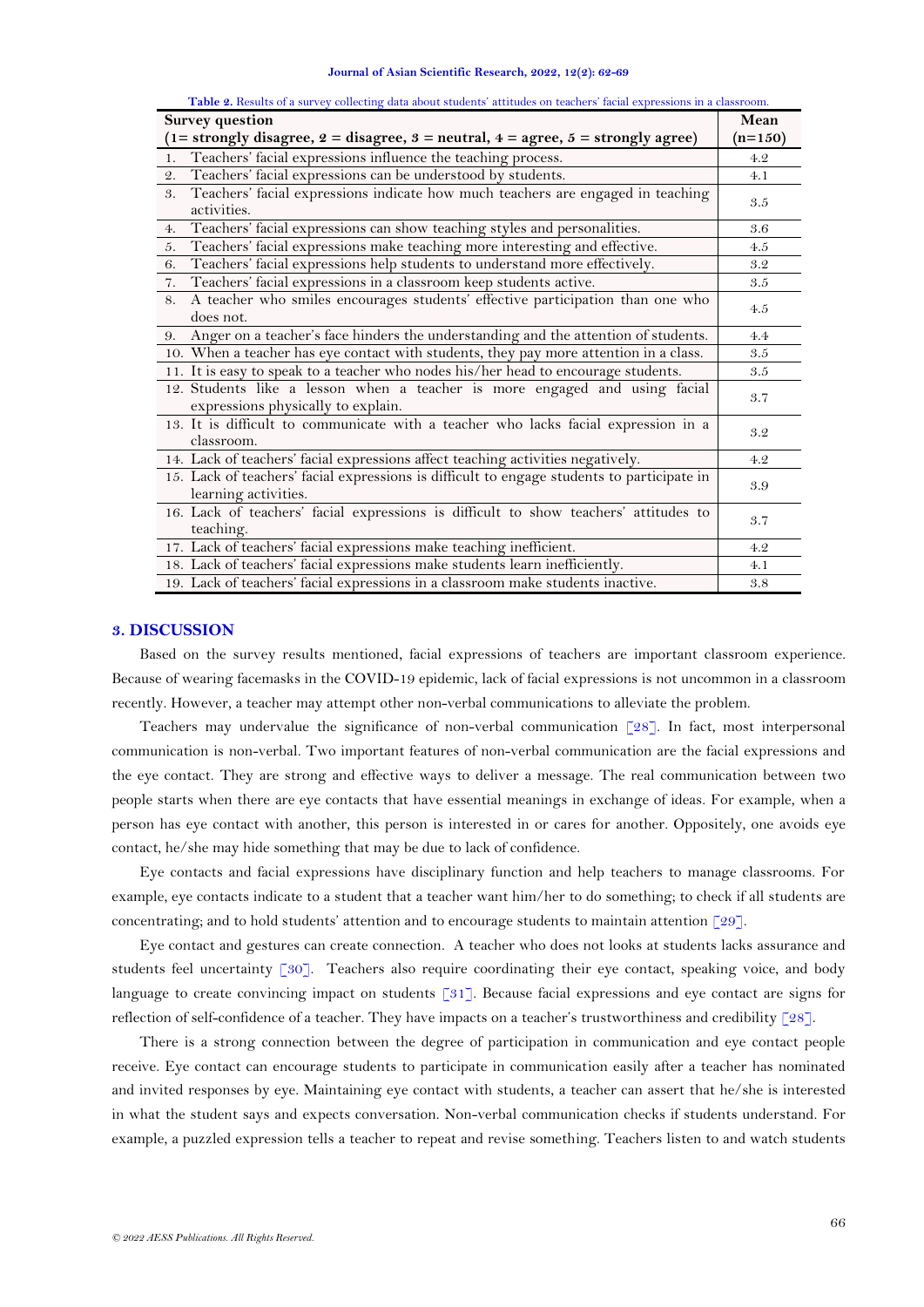#### **Journal of Asian Scientific Research, 2022, 12(2): 62-69**

when they perform tasks for signs of being lost. Eye contact is not an only way for a teacher to express a message but to understand a message displayed by a student non-verbally  $\lceil 28 \rceil$ .

Eye contact can save time when a teacher conveys a message to disapprove, encourage and praise students in addition to their intonation and voices. Eye contact convey emotions in the upper portion of a face and is important for determining one's response and interest. Studying and looking more about eye helps to avoid from miscommunication and misunderstanding.

Besides eye contact, there are other types of non-verbal communications. Although people mask their faces, the voice tone may aid communication. When people speak, a listener reads voice tone and observes words simultaneously. Voice tone conveys emotions by how loud people speak and often express expectation in one's communication. Hand gestures also communicate messages. They are natural and visible actions that helps people to understand conversation effectively. They change interaction noticeably. In addition, to choose right words to convey emotions, people can build stronger connections among each other. It becomes easier to express and understand hidden emotions.

Spoken communication is not limited to verbal interaction. Non-verbal features like body gestures, eye contact and facial expression are important features of human interaction. In general, people are able to understand the behaviors displayed by humans although they cannot understand the spoken language [\[32\]](#page-7-9).

The non-verbal cues carry 2/3 of social meaning in a message successfully delivered through communication [\[33\]](#page-7-10). Non-verbal cues used by teachers are important for students to understand the communication. The gestures like hand gestures to express turn taking, and a simple nod to state an agreement can influence the classroom interaction.

Non-verbal behaviors are powerful measurement of interaction. The quality of teachers' lecture is determined by both non-verbal and verbal parameters. The messages conveyed by a teacher contain syntactic and semantic content, but it is as much important as on how they are said actually. In a classroom, a teacher displays social signals that carry meaningful information consciously and unconsciously. For example, body posture and gesture express the relationship between the teacher and students, and eye contact notifies relax or tensed state.

# **4. CONCLUSION**

Although words are the common way of interaction, they cannot convey all the emotions. Some behaviors can express more emotions than words. Face covering is unusual, and it is likely that our conversations will be influenced when people interact with face masks. In such, people look for non-verbal cues to respond and comprehend the messages that are conveyed. Even though better interaction is supported by non-verbal cues, it takes more time to communicate.

To communicate emotions that relate to our bodies is the best way for comprehending emotions. Normally, while people are interacting with others, they unintentionally exchange non-verbal signals in most of conversations, including gestures, eye contact, and speaking tone that deliver the emotional state people carry. All these nonverbal signals enhance communication behind the face mask, and they have their own capabilities of expressing various emotions. To learn reading and using body language, people understand what they express and build better and stronger relationships with others.

To communicate with correct non-verbal cues, it is necessary to be aware of emotions that influence people. People should be able to recognize their own and others' emotions. This enables people to read the unspoken feelings and messages that create an emotional relationship. Emotions influence behavioral change in body. To practice and develop emotional awareness, people gain control over what they act and think. A face mask is not to hide but protect. The entire body is not masked and can express more emotions. With non-verbal cues, it is still possible to understand the emotional states of others who speak with us. We understand others by their words as well as expressions through non-verbal cues.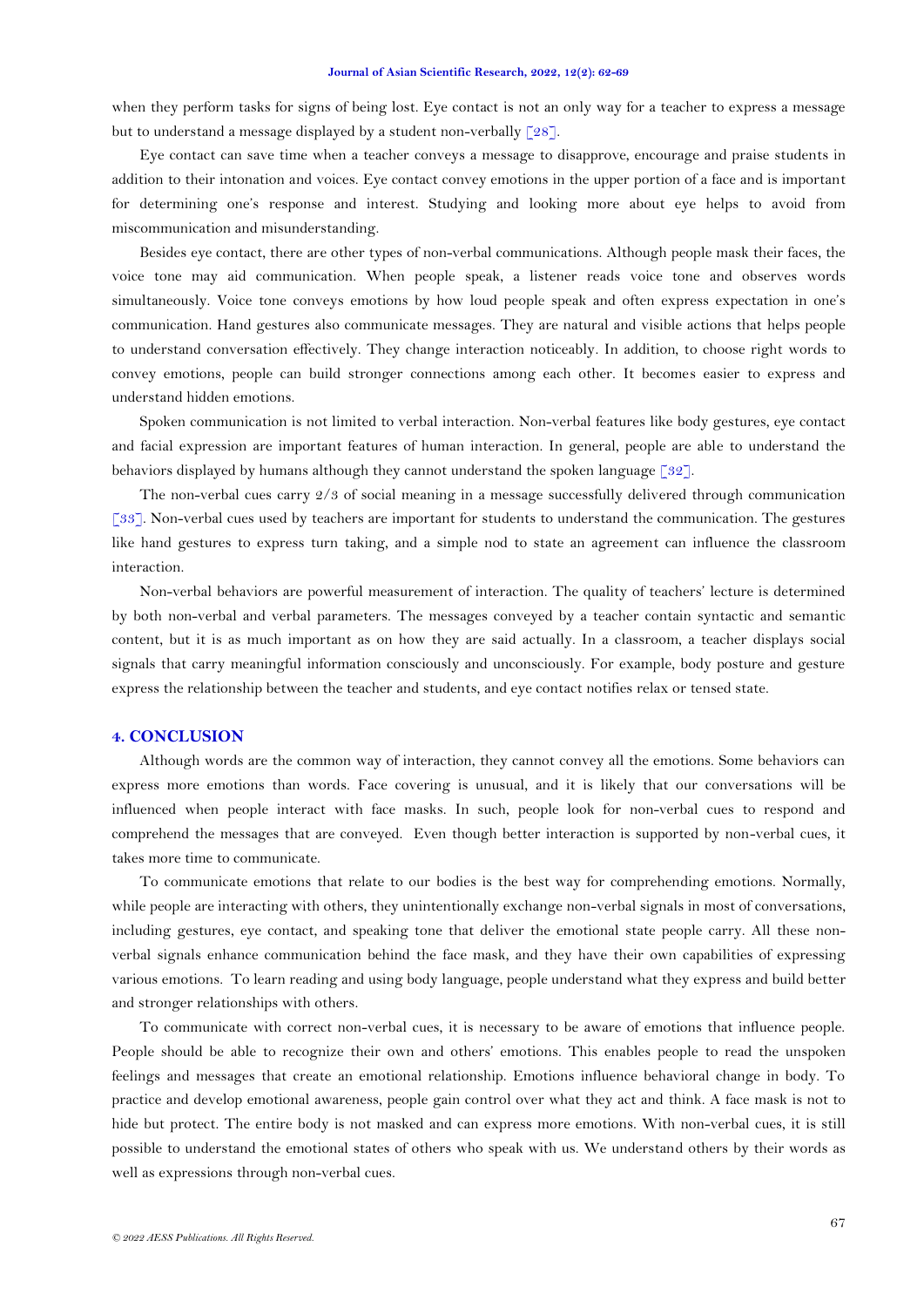**Funding:** This study received no specific financial support. **Competing Interests:** The authors declare that they have no competing interests. **Authors' Contributions:** Both authors contributed equally to the conception and design of the study.

### **REFERENCES**

- <span id="page-6-0"></span>[1] S. E. Eikenberry, M. Mancuso, E. Iboi, T. Phan, K. Eikenberry, Y. Kuang, and A. B. Gumel, "To mask or not to mask: Modeling the potential for face mask use by the general public to curtail the COVID-19 pandemic," *Infectious Disease Modelling,* vol. 5, pp. 293-308, 2020.Available at: https://doi.org/10.1016/j.idm.2020.04.001.
- [2] N. H. Leung, D. K. Chu, E. Y. Shiu, K.-H. Chan, J. J. McDevitt, B. J. Hau, H.-L. Yen, Y. Li, D. K. Ip, and J. Peiris, "Respiratory virus shedding in exhaled breath and efficacy of face masks," *Nature Medicine,* vol. 26, pp. 676-680, 2020.Available at: https://doi.org/10.1038/s41591-020-0843-2.
- [3] K. A. Prather, C. C. Wang, and R. T. Schooley, "Reducing transmission of SARS-CoV-2," *Science,* vol. 368, pp. 1422- 1424, 2020.Available at: https://doi.org/10.1126/science.abc6197.
- <span id="page-6-1"></span>[4] K. Hugenberg and J. P. Wilson, *Faces are central to social cognition. In Carlston, D. (Ed.), Handbook of Social Cognition*. Oxford: Oxford Univeristy Press, 2013.
- <span id="page-6-2"></span>[5] J. Addington, H. Saeedi, and D. Addington, "Facial affect recognition: A mediator between cognitive and social functioning in psychosis?," *Schizophrenia research,* vol. 85, pp. 142-150, 2006.Available at: https://doi.org/10.1016/j.schres.2006.03.028.
- [6] J. M. Leppänen and J. K. Hietanen, "Emotion recognition and social adjustment in school–aged girls and boys," *Scandinavian Journal of Psychology,* vol. 42, pp. 429-435, 2001.Available at: https://doi.org/10.1111/1467-9450.00255.
- [7] M. Virtanen, A. Singh-Manoux, G. D. Batty, K. P. Ebmeier, M. Jokela, C. J. Harmer, and M. Kivimäki, "The level of cognitive function and recognition of emotions in older adults," *PloS one,* vol. 12, p. e0185513, 2017.Available at: https://doi.org/10.1371/journal.pone.0185513.
- <span id="page-6-3"></span>[8] R. E. Sutton and K. F. Wheatley, "Teachers' emotions and teaching: A review of the literature and directions for future research," *Educational Psychology Review,* vol. 15, pp. 327-358, 2003.
- <span id="page-6-4"></span>[9] J. J. Gross and R. A. Thompson, *Emotion regulation: Conceptual foundations. In J.J. Gross (Ed.), Handbook of Emotion Regulation* New York, London: The Guilford Press, 2009.
- <span id="page-6-5"></span>[10] K. Oatley and J. M. Jenkins, *Understanding emotions*. Cambridge, MA: Blackwell Publishers, 1996.
- <span id="page-6-6"></span>[11] P. Ekman and R. J. Davidson, *The nature of emotion: Fundamental questions*. New York, Oxford: Oxford University Press, 1994.
- <span id="page-6-7"></span>[12] D. J. Siegel, *The developing mind*. New York, London: The Guilford Press, 1999.
- <span id="page-6-8"></span>[13] D. K. Meyer and J. C. Turner, *Scaffolding emotions in classroom. In P.A. Schutz & R. Pekrun (Eds.), Emotion in Education*. USA: Elsevier Inc, 2007.
- <span id="page-6-9"></span>[14] S. Shapiro, "Revisiting the teachers' lounge: Reflections on emotional experience and teacher identity," *Teaching and Teacher Education,* vol. 26, pp. 616-621, 2010.Available at: https://doi.org/10.1016/j.tate.2009.09.009.
- <span id="page-6-10"></span>[15] B. L. Fredrickson, *Positive emotions. In C.R. Snyder & S.J. Lopez (Eds.), Handbook of Positive Psychology*. UK: Oxford University Press, 2005.
- <span id="page-6-11"></span>[16] R. Hosotani and K. Imai-Matsumura, "Emotional experience, expression, and regulation of high-quality Japanese elementary school teachers," *Teaching and Teacher Education,* vol. 27, pp. 1039-1048, 2011.Available at: https://doi.org/10.1016/j.tate.2011.03.010.
- <span id="page-6-12"></span>[17] E. Goeleven, R. De Raedt, L. Leyman, and B. Verschuere, "The Karolinska directed emotional faces: A validation study," *Cognition and Emotion,* vol. 22, pp. 1094-1118, 2008.Available at: https://doi.org/10.1080/02699930701626582.
- <span id="page-6-13"></span>[18] H. L. Wagner, "On measuring performance in category judgment studies of nonverbal behavior," *Journal of Nonverbal Behavior,* vol. 17, pp. 3-28, 1993.Available at: https://link.springer.com/article/10.1007/BF00987006.
- <span id="page-6-14"></span>[19] P. Ekman, *Basic emotions. In T. Dalgleish & M.J. Power (Eds.), Handbook of Cognition and Emotion*. New York: Wiley, 1999.